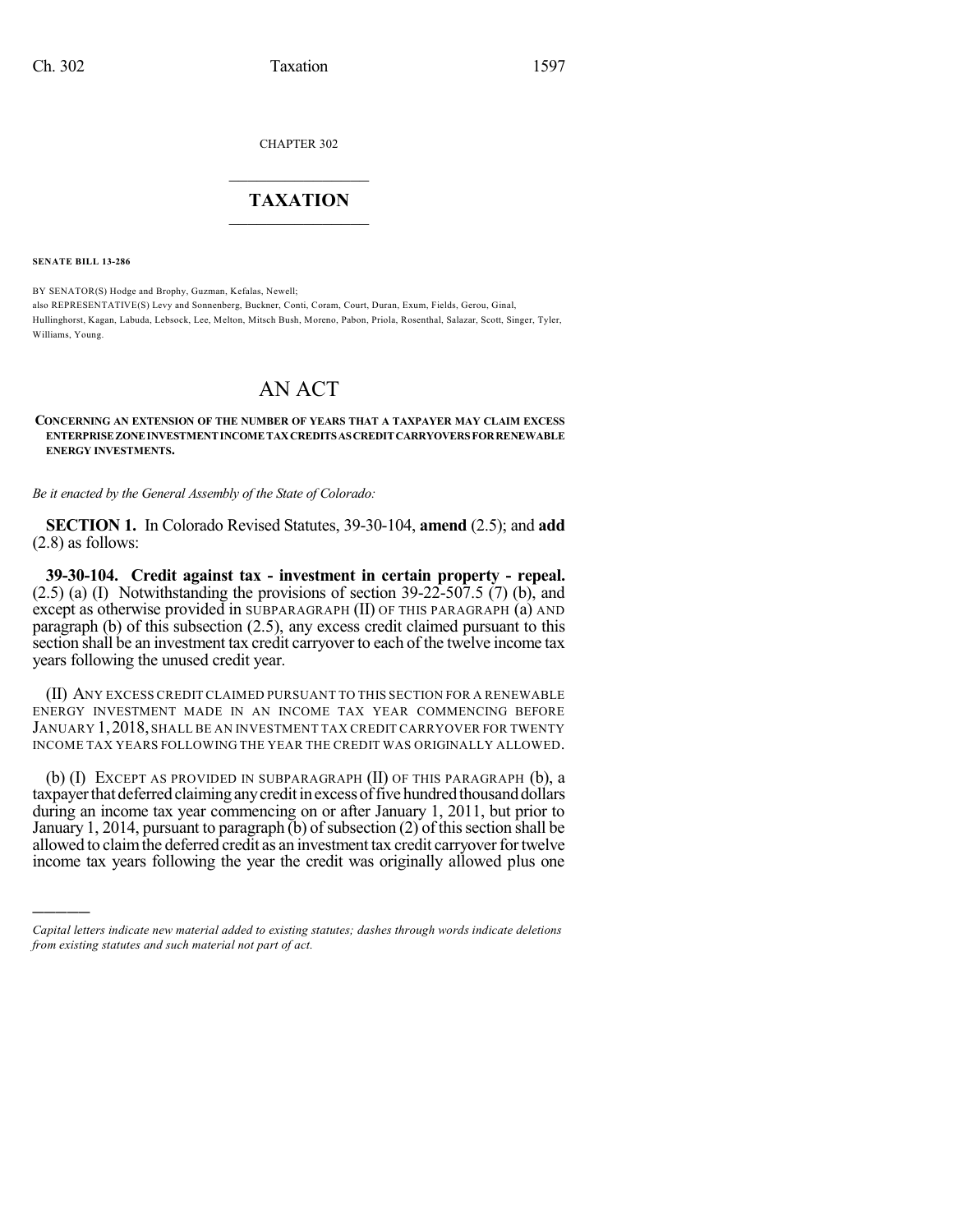additional income tax year for each income tax year that the credit was deferred pursuant to paragraph (b) of subsection (2) of this section.

(II) A TAXPAYER IS ALLOWED TO CLAIM THE DEFERRED CREDIT DESCRIBED IN SUBPARAGRAPH $(I)$ OF THIS PARAGRAPH $(b)$  FOR A RENEWABLE ENERGY INVESTMENT MADE IN AN INCOME TAX YEAR COMMENCING BEFORE JANUARY 1, 2018, AS AN INVESTMENT TAX CREDITCARRYOVER FOR TWENTY INCOME TAX YEARS FOLLOWING THE YEAR THE CREDIT WAS ORIGINALLY ALLOWED PLUS ONE ADDITIONAL INCOME TAX YEAR FOR EACH INCOME TAX YEAR THAT THE CREDIT WAS DEFERRED PURSUANT TO PARAGRAPH (b) OF SUBSECTION (2) OF THIS SECTION.

(2.8) FOR PURPOSES OFTHIS SECTION,"RENEWABLE ENERGY INVESTMENT"MEANS AN INVESTMENT THAT QUALIFIES FOR THE CREDIT SPECIFIED IN PARAGRAPH (a) OF SUBSECTION (1) OF THIS SECTION FOR SOLAR THERMAL ELECTRIC, PHOTOVOLTAIC, LANDFILL GAS, WIND, BIOMASS, HYDROELECTRIC, GEOTHERMAL ELECTRIC, RECYCLED ENERGY, ANAEROBIC DIGESTION, OR RENEWABLE FUEL CELL PROJECTS.

**SECTION 2.** In Colorado Revised Statutes, 39-30-104, **amend as added by House Bill 13-1142** (2) (c) (III) and (2.7) as follows:

**39-30-104. Credit against tax - investment in certain property - repeal.** (2) (c) (III) (A) EXCEPT AS PROVIDED IN SUB-SUBPARAGRAPH (B) OF THIS SUBPARAGRAPH (III), any excess credit allowed pursuant to this paragraph (c) shall be an investment tax credit carryover to each of the fourteen income tax years following the unused credit year.

(B) ANY EXCESS CREDIT ALLOWED PURSUANT TO THIS PARAGRAPH (c) FOR A RENEWABLE ENERGY INVESTMENT MADE IN AN INCOME TAX YEAR COMMENCING BEFORE JANUARY 1, 2018, SHALL BE AN INVESTMENT TAX CREDIT CARRYOVER FOR TWENTY-TWO INCOME TAX YEARS FOLLOWING THE YEAR THE CREDIT WAS ORIGINALLY ALLOWED.

(2.7) The Colorado economic development commission shall annually post on its web site or on the Colorado office of economic development's web site the following information regarding any enterprise zone investment tax credit certified under this section:

(a) The enterprise zone for the certified credit;

(b) The name of the taxpayer or business;

(c) The type of business;

(d) The tax year for which the credit is certified;

(e) The total qualified investment reported;

(f) WHETHER THE CREDIT IS FOR A RENEWABLE ENERGY INVESTMENT AS DEFINED IN SUBSECTION (2.8) OF THIS SECTION;

 $(f)$  (g) The amount of the qualified investment that qualifies for the credit;